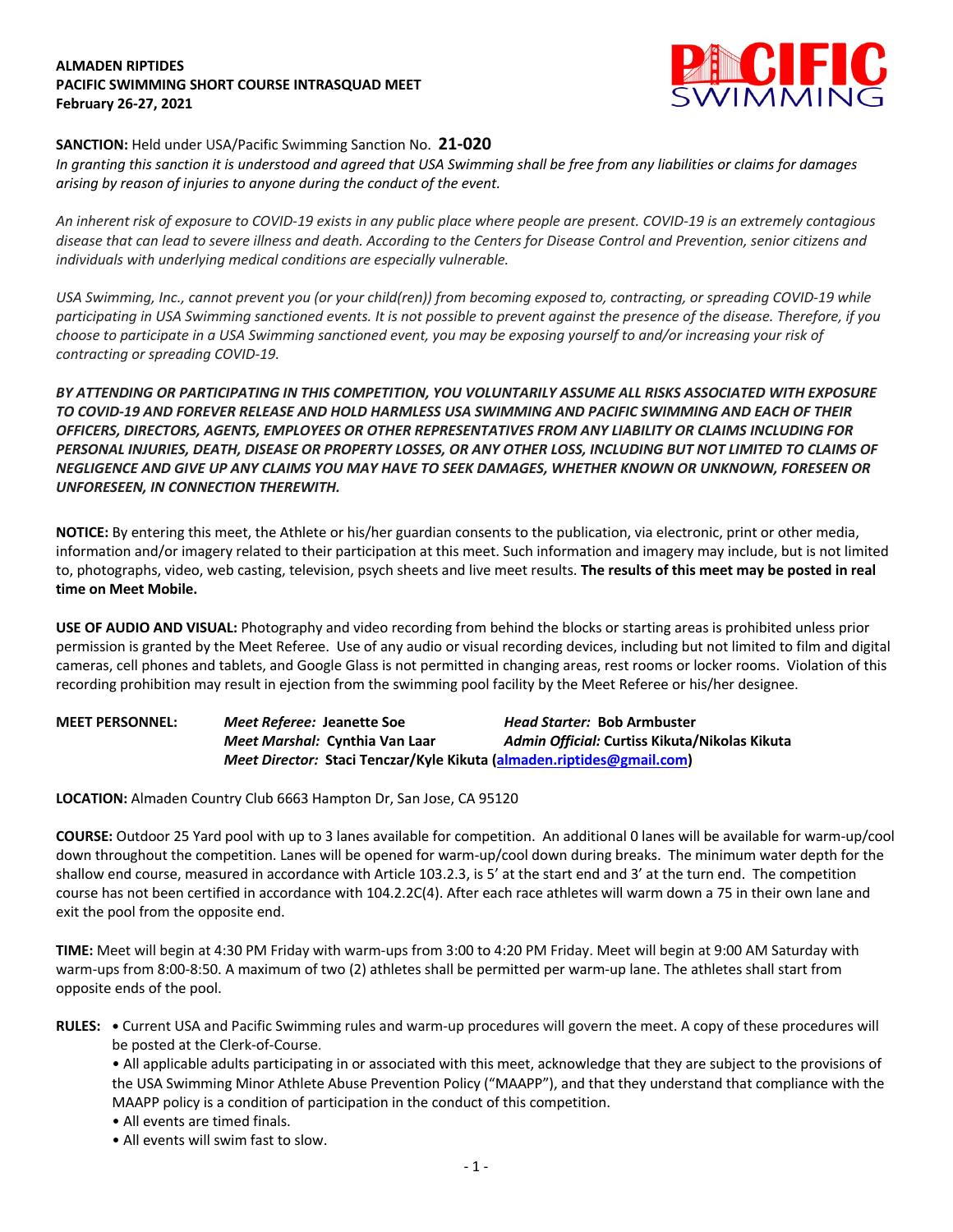- Athletes may compete in **3** events per day.
- All Athletes ages 12 and under should complete competition within four (4) hours.

• Entries will be accepted until the number of splashes exceeds the estimated timeline, per the "Four-Hour Rule," based on the Athletes age and gender, or when the number of entered athletes meets the maximum facility capacity per local health guidelines.

**•** If local conditions warrant it the Meet Referee, with the concurrence of the Meet Director, may require a mandatory scratch down. Immediate cash refunds will be made for any mandatory scratches.

• **All Coaches and Officials must wear their USA Swimming membership cards in a visible manner.**

• The local facilities guidelines, restrictions, and interpretation of the local public health guidelines shall be followed at the meet.

**UNACCOMPANIED ATHLETES:** Any USA Swimming Athlete-Member competing at the meet must be accompanied by a USA Swimming Member-Coach for the purposes of Athlete supervision during warm-up, competition and warm-down. If a Coach-Member of the Athlete's USA Swimming Club does not attend the meet to serve in said supervisory capacity, it is the responsibility of the Athlete or the Athlete's legal guardian to arrange for supervision by a USA Swimming Member-Coach. The Meet Director or Meet Referee may assist the Athlete in making arrangements for such supervision; however, it is recommended that such arrangements be made in advance of the meet by the Athlete's USA Swimming Club Member-Coach.

**RACING STARTS:** Athletes must be certified by a USA Swimming member-coach as being proficient in performing a racing start or must start the race in the water. It is the responsibility of the Athlete or the Athlete's legal guardian to ensure compliance with this requirement.

**RESTRICTIONS:** • Smoking and the use of other tobacco products is prohibited on the pool deck, in the locker rooms, in spectator

- seating, on standing areas and in all areas used by Athletes, during the meet and during warm-up periods.
	- Sale and use of alcoholic beverages is prohibited in all areas of the meet venue.
	- No glass containers are allowed in the meet venue.
	- No propane heater is permitted except for snack bar/meet operations.
	- All shelters must be properly secured.
	- Deck Changes are prohibited.

• Destructive devices, to include but not limited to, explosive devices and equipment, firearms (open or concealed), blades, knives, mace, stun guns and blunt objects are strictly prohibited in the swimming facility and its surrounding areas. If observed, the Meet Referee or his/her designee may ask that these devices be stored safely away from the public or removed from the facility. Noncompliance may result in the reporting to law enforcement authorities and ejection from the facility. Law enforcement officers (LEO) are exempt per applicable laws.

• Operation of a drone, or any other flying apparatus, is prohibited over the venue (pools, Athlete/Coach areas, Spectator areas and open ceiling locker rooms) any time Athletes, Coaches, Officials and/or Spectators are present.

• No Spectators allowed other than officials, timers and marshals.

**ELIGIBILITY:** • Athletes must be current members of USA Swimming and enter their name and registration number on the meet entry card as they are shown on their Registration Card. If this is not done, it may be difficult to match the Athlete with the registration and times database. The meet host will check all Athlete registrations against the SWIMS database and if not found to be registered, the Meet Director shall accept the registration at the meet (a \$10 surcharge will be added to the regular registration fee). Duplicate registrations will be refunded by mail.

• Meet is open only to qualified athletes registered with **Almaden Riptides.** Athletes who are unattached but participating with **Almaden Riptides** are eligible to compete.

• Entries with **"NO TIME" will be ACCEPTED**

- Disabled Athletes are welcome to attend this meet and should contact the Meet Director or Meet Referee regarding any special accommodations on entry times and seeding per Pacific Swimming policy.
- Athletes 19 years of age and over may compete in the meet for time only.
- The Athlete's age will be the age of the Athlete on the first day of the meet.

## **ENTRY FEES:** No Entry Fees

**TEAM ENTRIES:** A sd3 entry file must be submitted by **Saturday, February 20 to almaden.riptides@gmail.com** Request a confirmation of receipt to ensure delivery of the email and file. Send meet entry file to the meet director.

**CHECK-IN:** The meet shall be pre-seeded. Athletes shall report to the bull-pen area at their scheduled time for each event.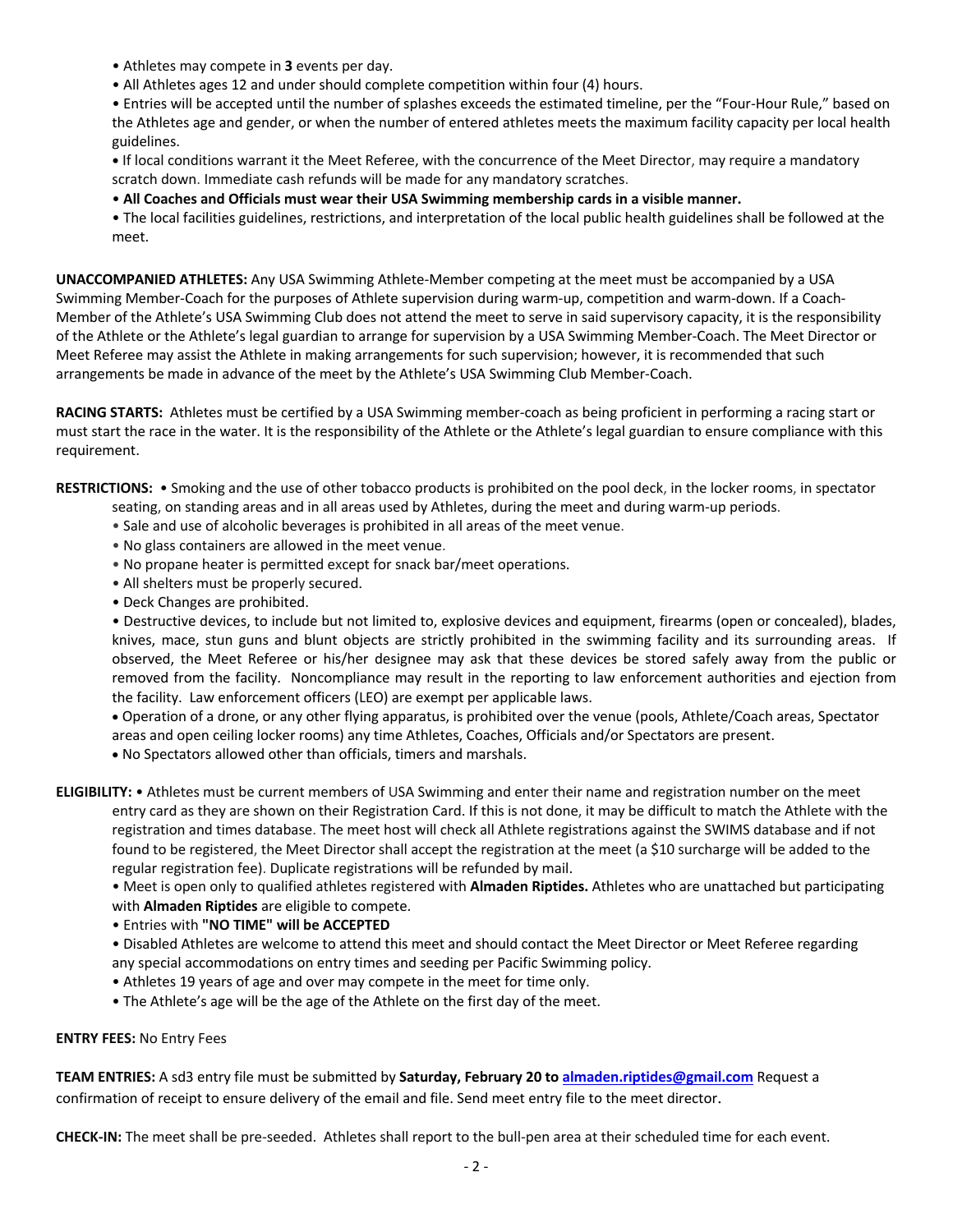**SCRATCHES:** Any Athletes not reporting for or competing in an individual timed final event that they have entered shall not be penalized.

**AWARDS:** None.

**ADMISSION:** Free.

**HOSPITALITY:** None, coaches and officials bring your own water and snacks.

**MISCELLANEOUS:** No overnight parking is allowed. Facilities will not be provided after meet hours.

| Friday, February 26 |                 |               |  |  |
|---------------------|-----------------|---------------|--|--|
| <b>EVENT#</b>       | <b>EVENT</b>    | <b>EVENT#</b> |  |  |
|                     | Open 200 Free   |               |  |  |
| 2                   | Open 100 Back   | $\mathcal{P}$ |  |  |
| 3                   | Open 200 Breast | 3             |  |  |
| 4                   | Open 200 Fly    | 4             |  |  |
| 5                   | Open 100 Free   | 5             |  |  |
| 6                   | Open 200 Back   | 6             |  |  |
|                     | Open 100 Breast |               |  |  |
| 8                   | Open 100 Fly    | 8             |  |  |
| 9                   | Open 200 IM     | 9             |  |  |
| 10                  | Open 50 Free    | 10            |  |  |

## **EVENTS**

| Friday, February 26 |                 |                |  |
|---------------------|-----------------|----------------|--|
| NT#                 | <b>EVENT</b>    | <b>EVENT#</b>  |  |
| 1                   | Open 200 Free   | 1              |  |
| 2                   | Open 100 Back   | $\overline{2}$ |  |
| 3                   | Open 200 Breast | 3              |  |
| 4                   | Open 200 Fly    | 4              |  |
| 5                   | Open 100 Free   | 5              |  |
| 6                   | Open 200 Back   | 6              |  |
| 7                   | Open 100 Breast | 7              |  |
| 8                   | Open 100 Fly    | 8              |  |
| 9                   | Open 200 IM     | 9              |  |
| LO.                 | Open 50 Free    | 10             |  |
|                     |                 |                |  |